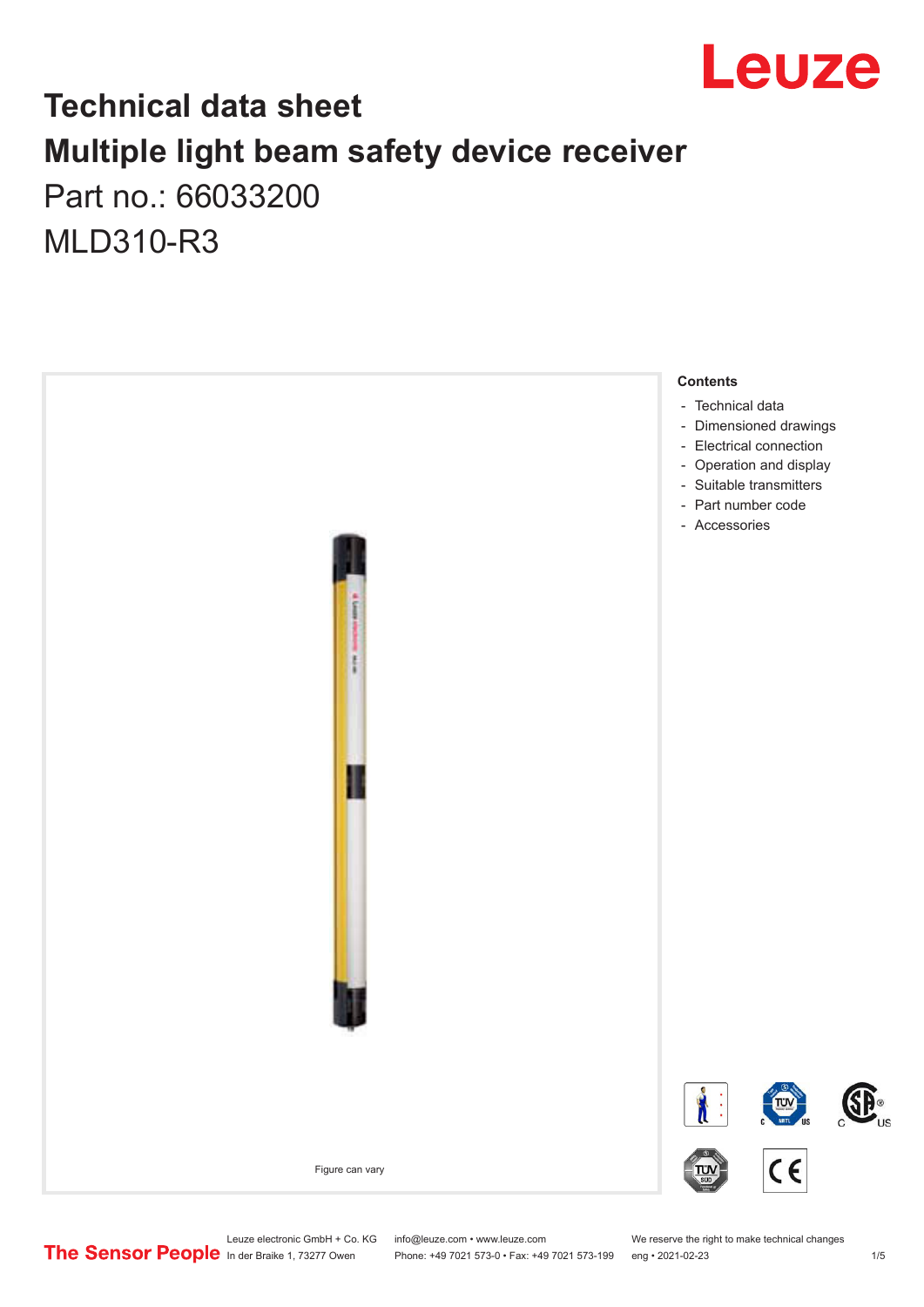## <span id="page-1-0"></span>**Technical data**

### **Basic data**

| <b>Series</b>                    | <b>MLD 300</b>    |
|----------------------------------|-------------------|
| Device type                      | Receiver          |
| <b>Functions</b>                 |                   |
| <b>Functions</b>                 | Automatic restart |
| <b>Characteristic parameters</b> |                   |

| <b>Type</b>            | 2, IEC/EN 61496           |
|------------------------|---------------------------|
| <b>SIL</b>             | 1, IEC 61508              |
| <b>SILCL</b>           | 1, IEC/EN 62061           |
| Performance Level (PL) | c, EN ISO 13849-1         |
| MTTF <sub>a</sub>      | 204 years, EN ISO 13849-1 |
| $PFH_n$                | 1.2E-08 per hour          |
| Mission time $T_M$     | 20 years, EN ISO 13849-1  |
| Category               | 3, EN ISO 13849           |

### **Optical data**

**Number of beams** 3 Piece(s) **Beam spacing 400 mm** 

#### **Electrical data**

**Protective circuit COVER COVER COVER COVER COVER COVER COVER COVER COVER COVER COVER COVER COVER COVER COVER** 

Short circuit protected

### **Performance data**

Supply voltage U<sub>B</sub><br>Current consumption, max.

24 V, DC, -20 ... 20 % 150 mA, Without external load **Fuse** External with max. 3 A

#### **Outputs**

**Number of safety-related switching**  2 Piece(s) **outputs (OSSDs)**

### **Safety-related switching outputs**

| <b>Type</b>                  | Safety-related switching output OSSD |
|------------------------------|--------------------------------------|
| Switching voltage high, min. | 18.2 V                               |
| Switching voltage low, max.  | 2.5V                                 |
| Switching voltage, typ.      | 23V                                  |
| Voltage type                 | DC.                                  |
| Current load, max.           | 380 mA                               |
| Load inductivity             | 2,200,000 µH                         |
| Load capacity                | $0.3 \mu F$                          |
| Residual current, max.       | $0.2 \text{ mA}$                     |
| Residual current, typ.       | $0.002 \, \text{mA}$                 |
| Voltage drop                 | 1 <sub>V</sub>                       |

### **Safety-related switching output 1 Assignment** Connection 1, pin 2 **Switching element** Transistor, PNP

### **Safety-related switching output 2 Assignment** Connection 1, pin 4

**Switching element** Transistor, PNP

**Timing**

**Response time** 25 ms

**Restart delay time** 100 ms

### **Connection**

| <b>Connection</b>                             |                          |  |  |
|-----------------------------------------------|--------------------------|--|--|
| <b>Number of connections</b>                  | 1 Piece(s)               |  |  |
| <b>Connection 1</b>                           |                          |  |  |
| <b>Function</b>                               | Machine interface        |  |  |
| <b>Type of connection</b>                     | Connector                |  |  |
| <b>Thread size</b>                            | M12                      |  |  |
| <b>Material</b>                               | Metal                    |  |  |
| No. of pins                                   | 5 -pin                   |  |  |
|                                               |                          |  |  |
| <b>Cable properties</b>                       |                          |  |  |
| Permissible conductor cross<br>section, typ.  | $0.25$ mm <sup>2</sup>   |  |  |
| Length of connection cable, max.              | 100 m                    |  |  |
| Permissible cable resistance to<br>load, max. | $200 \Omega$             |  |  |
| <b>Mechanical data</b>                        |                          |  |  |
| Dimension (W x H x L)                         | 52 mm x 900 mm x 64.7 mm |  |  |
| <b>Housing material</b>                       | Metal                    |  |  |
| <b>Metal housing</b>                          | Aluminum                 |  |  |
| Lens cover material                           | Plastic / PMMA           |  |  |
| <b>Material of end caps</b>                   | Diecast zinc             |  |  |
| Net weight                                    | 2,000 g                  |  |  |
| <b>Housing color</b>                          | Yellow, RAL 1021         |  |  |
| <b>Type of fastening</b>                      | Groove mounting          |  |  |
|                                               | Swivel mount             |  |  |
|                                               |                          |  |  |
| <b>Operation and display</b>                  |                          |  |  |
| Type of display                               | LED                      |  |  |
| <b>Number of LEDs</b>                         | 1 Piece(s)               |  |  |
| <b>Environmental data</b>                     |                          |  |  |
| Ambient temperature, operation                | $-30$ 55 °C              |  |  |
| Ambient temperature, storage                  | $-40$ 75 °C              |  |  |
| Relative humidity (non-condensing)            | 095%                     |  |  |
| <b>Certifications</b>                         |                          |  |  |
| Degree of protection                          | IP 67                    |  |  |
| <b>Protection class</b>                       | Ш                        |  |  |
| <b>Certifications</b>                         | c CSA US                 |  |  |
|                                               | c TÜV NRTL US            |  |  |
|                                               | TÜV Süd                  |  |  |
| <b>US patents</b>                             | US 6,418,546 B           |  |  |
|                                               | US 7,741,595 B           |  |  |
|                                               |                          |  |  |

### **Classification**

j.

| <b>Customs tariff number</b> | 85365019 |
|------------------------------|----------|
| eCl@ss 5.1.4                 | 27272703 |
| eCl@ss 8.0                   | 27272703 |
| eCl@ss 9.0                   | 27272703 |
| eCl@ss 10.0                  | 27272703 |
| eCl@ss 11.0                  | 27272703 |
| <b>ETIM 5.0</b>              | EC001832 |
| <b>ETIM 6.0</b>              | EC001832 |
| <b>ETIM 7.0</b>              | EC001832 |

# Leuze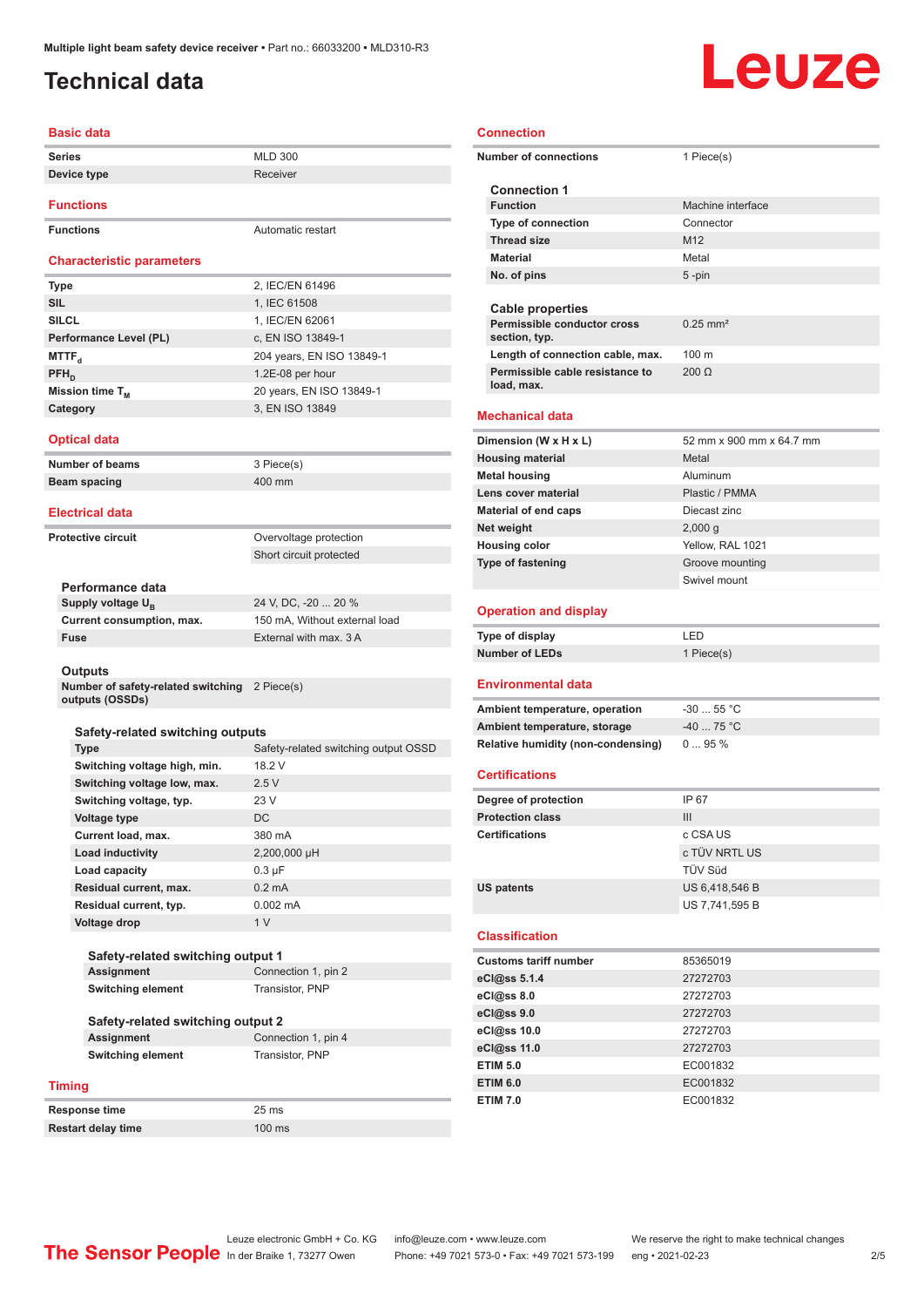## <span id="page-2-0"></span>**Dimensioned drawings**

All dimensions in millimeters



## **Electrical connection**

**Connection 1**

| <b>Function</b>    | Machine interface |
|--------------------|-------------------|
| Type of connection | Connector         |
| <b>Thread size</b> | M12               |
| <b>Type</b>        | Male              |
| <b>Material</b>    | Metal             |
| No. of pins        | $5$ -pin          |
| Encoding           | A-coded           |

| Pin            | <b>Pin assignment</b> | <b>Conductor color</b> |  |
|----------------|-----------------------|------------------------|--|
|                | $+24V$                | Brown                  |  |
| $\overline{2}$ | OSSD1                 | White                  |  |
| 3              | 0 V                   | Blue                   |  |
| 4              | OSSD <sub>2</sub>     | <b>Black</b>           |  |
| 5              | n.c.                  | Gray                   |  |

## **Operation and display**

| <b>LED</b> | <b>Display</b>          | <b>Meaning</b>                                       |
|------------|-------------------------|------------------------------------------------------|
|            | Red, continuous light   | OSSD off.                                            |
|            | Green, continuous light | OSSD on                                              |
|            | Red, flashing, 1 Hz     | External error                                       |
|            | Red, flashing, 10 Hz    | Internal error                                       |
|            | Green, flashing, 1 Hz   | Weak signal, device not optimally aligned or soiled. |

## **Suitable transmitters**

| Part no. | <b>Designation</b> | <b>Article</b>                                      | <b>Description</b>                                                                                                            |
|----------|--------------------|-----------------------------------------------------|-------------------------------------------------------------------------------------------------------------------------------|
| 66001200 | MLD300-T3          | Multiple light beam<br>safety device<br>transmitter | Operating range: 0.5  50 m<br>Number of beams: 3 Piece(s)<br>Beam spacing: 400 mm<br>Connection: Connector, M12, Metal, 5-pin |

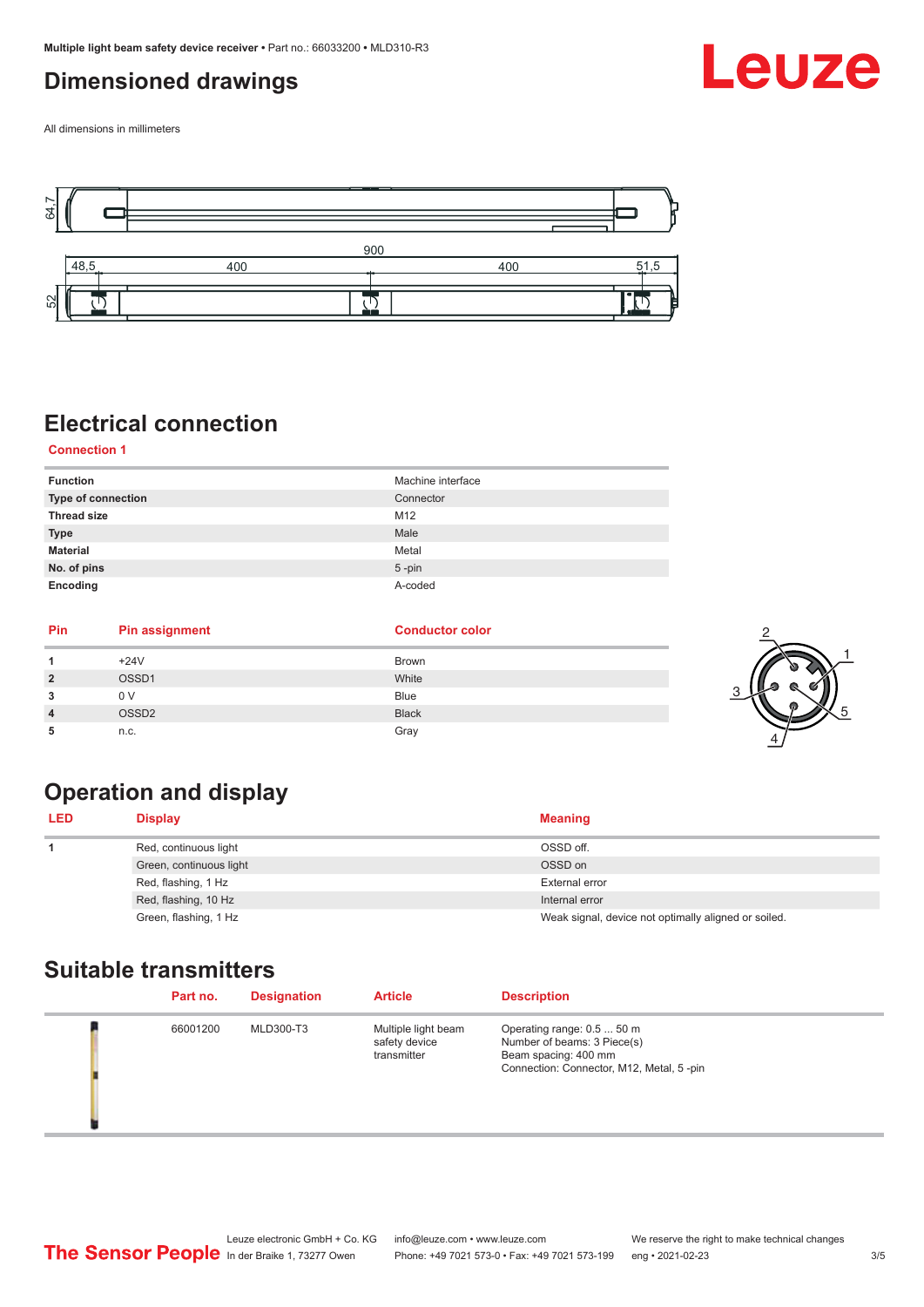## <span id="page-3-0"></span>**Part number code**



Part designation: **MLDxyy-zab/t**

| <b>MLD</b> | Multiple light beam safety device                                                                                                                                                                                                                                                                 |
|------------|---------------------------------------------------------------------------------------------------------------------------------------------------------------------------------------------------------------------------------------------------------------------------------------------------|
| x          | <b>Series</b><br>3: MLD 300<br>5: MLD 500                                                                                                                                                                                                                                                         |
| yу         | <b>Function classes</b><br>00: transmitter<br>10: automatic restart<br>12: external testing<br>20: EDM/RES<br>30: muting<br>35: timing controlled 4-sensor muting                                                                                                                                 |
| z          | Device type<br>T: transmitter<br>R: receiver<br>RT: transceiver<br>xT: transmitter with high range<br>xR: receiver for high range                                                                                                                                                                 |
| a          | Number of beams                                                                                                                                                                                                                                                                                   |
| b          | Option<br>L: integrated laser alignment aid (for transmitter/receiver)<br>M: integrated status indicator (MLD 320, MLD 520) or integrated status and muting indicator (MLD 330, MLD 335, MLD 510/A, MLD 530,<br>MLD 535)<br>E: connection socket for external muting indicator (AS-i models only) |
| /t         | Safety-related switching outputs (OSSDs), connection technology<br>-: transistor output, M12 plug<br>A: integrated AS-i interface, M12 plug, (safety bus system)                                                                                                                                  |
|            | <b>Note</b>                                                                                                                                                                                                                                                                                       |
|            | $\&$ A list with all available device types can be found on the Leuze website at www.leuze.com.                                                                                                                                                                                                   |

## **Accessories**

## Connection technology - Connection cables

|   | Part no. | <b>Designation</b> | <b>Article</b>   | <b>Description</b>                                                                                                                                           |
|---|----------|--------------------|------------------|--------------------------------------------------------------------------------------------------------------------------------------------------------------|
| W | 50133859 | KD S-M12-5A-P1-020 | Connection cable | Connection 1: Connector, M12, Axial, Female, A-coded, 5-pin<br>Connection 2: Open end<br>Shielded: Yes<br>Cable length: 2,000 mm<br>Sheathing material: PUR  |
|   | 50133860 | KD S-M12-5A-P1-050 | Connection cable | Connection 1: Connector, M12, Axial, Female, A-coded, 5-pin<br>Connection 2: Open end<br>Shielded: Yes<br>Cable length: 5,000 mm<br>Sheathing material: PUR  |
|   | 50136146 | KD S-M12-5A-P1-250 | Connection cable | Connection 1: Connector, M12, Axial, Female, A-coded, 5-pin<br>Connection 2: Open end<br>Shielded: Yes<br>Cable length: 10,000 mm<br>Sheathing material: PVC |